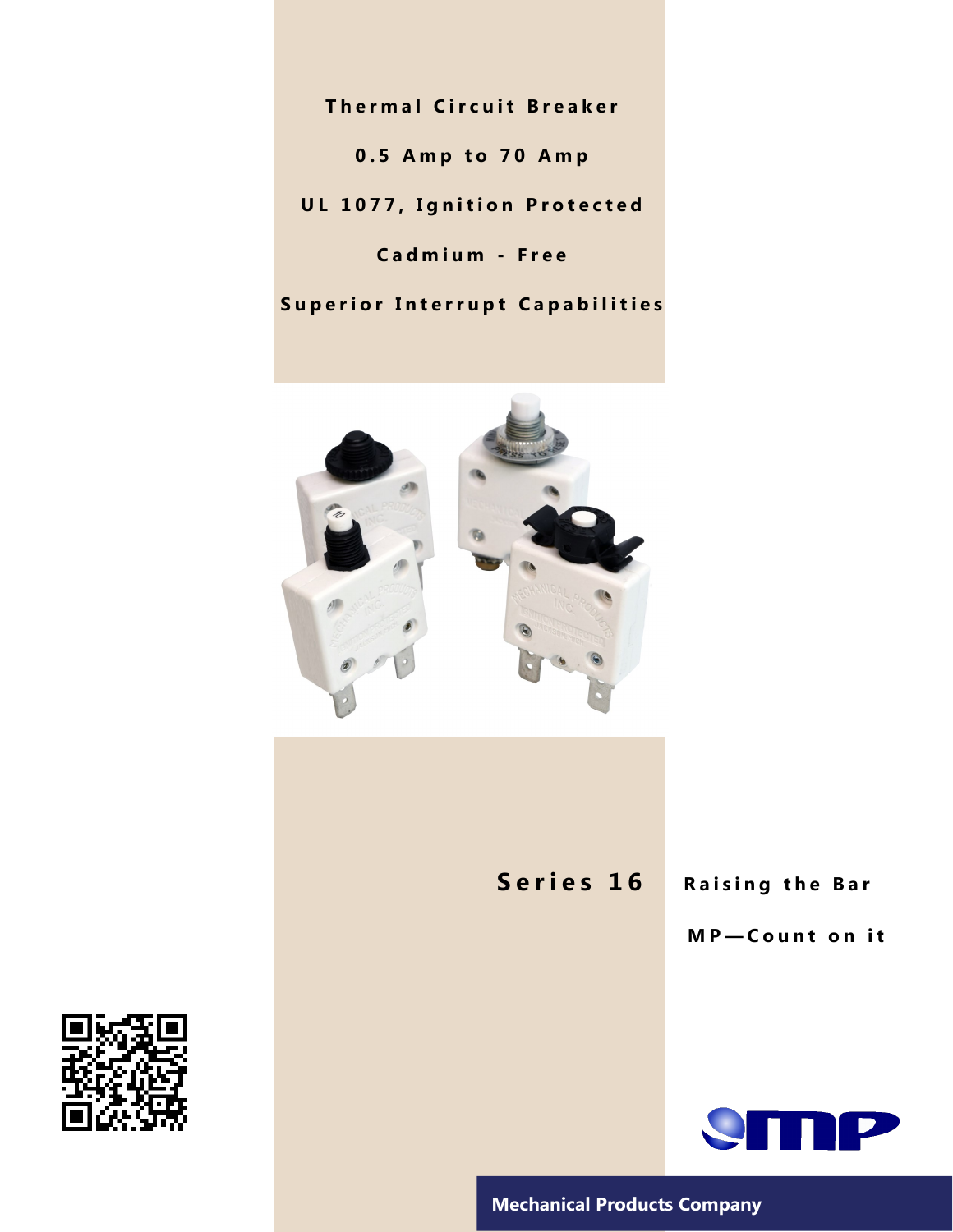### Series 16 Overview

# Robust 0.5-70A Proven Design Series 16 offers:

The Series 16 is a proven reliable, single-pole thermal circuit breaker designed for your equipment protection needs in the 0.5 to 70 amp range. The MP Series 16 is suitable for diverse applications such as Medical Equipment, Uninterruptable Power Systems (UPS), Portable Generators, Welders, Industrial Cleaning Equipment, and Transportation.

- AC/DC ratings from 0.5 to 70 Amps
- UL 1500 Ignition Protection
- UL, cUL, CSA, VDE, CCC
- RoHS compliant
- Choice of snap-in or thread mounting
- Multiple hardware and boot options
- Variety of termination options

## **Series 16 Specifications**

#### **Standard Amp Ratings**

Series 16 thermal circuit breakers are available in current ratings of 0.5A, 0.75A, 1.0A, 1.5A, 2A, 2.5A, 3A, 3.5A, 4A, 4.5A, 5A, 6A, 7A, 7.5A, 8A, 9A, 10A, 12A, 14A, 15A, 18A, 20A, 25A, 30A, 35A, 40A, 45A, 50A, 55A, 60A, & 70A.

#### **Minimum Ultimate Trip**

The Series 16 offers a minimum ultimate trip of 100% of rated Below 1A - 145% current at 25°C/77°F.

#### **Overload Capacity**

10X of rated current for 5.0 A - 70.0A and 6X of rated current for 0.5A - 4.5A.

#### **Ignition Proof**

The Series 16 in ratings of 0.5 - 70A conforms to USCG Title 33, DFR, Section 183.410(a), per UL1500 standard for safety for ignition-protection test for marine products

#### **Interrupt/Voltage Ratings**

1,000A @ 50VDC - up to 35A 3,000A @ 32VDC - 5 to 70A\* 2,000A @ 120VAC - up to 35A 1,000A @ 250VAC - 40A and above

#### **Maximum Ultimate Trip**

Between 1A and 35A inclusive - 135% At 40A and above - 140% - of rated current at 25°C/77°F.

#### **Dielectric Strength**

Series 16 has a dielectric strength that exceeds 1,500V per UL, CSA and VDE.

#### **Regulatory Approvals**

UL/cUL recognition per UL 1077 (E66224), CSA per C22.2-235-04 (LR27156), VDE to IEC Std 60934 (40003670 & 40003682), and CCC. All are RoHS compliant.

\*MP Certified

#### **Overload Trip Time Data (in seconds)**

| <b>Current Rating</b> | 200%      | 300%        | 400%        | 500%        | 600%          | 800%                     | 1000%                    |
|-----------------------|-----------|-------------|-------------|-------------|---------------|--------------------------|--------------------------|
| $0.5 - 4.5 A$         | $10 - 32$ | $5 - 12$    | $3.5 - 6.3$ | $3.0 - 4.7$ | $2.3 - 4.2$   | $\overline{\phantom{a}}$ | $\overline{\phantom{a}}$ |
| $5.0 - 7.5$ A         | $4 - 15$  | $1.4 - 5.2$ | $.75 - 3.0$ | $0.5 - 1.8$ | $0.35 - 1.25$ | $0.2 - 0.8$              | $0.16 - 0.66$            |
| $8 - 70A$             | $5 - 30$  | $1.5 - 7.5$ | $0.8 - 4.5$ | $0.5 - 2.8$ | $0.4 - 1.9$   | $0.2 - 1.1$              | $0.15 - 0.78$            |

#### **Ambient Temperature Correction Factor**

| <b>Current Rating</b> | °F | 77   | 104  | 122  | 140           |
|-----------------------|----|------|------|------|---------------|
|                       | °C | 25   | 40   | 50   | 60            |
| $0.5 - 4.5A$          |    | 1.00 | 1.16 | 1.33 | 1.61          |
| $5 - 7.5A$            |    | 1.00 | 1.32 | 1.87 | Call for info |
| $8 - 35A$             |    | 1.00 | 1.15 | 1.31 | 1.55          |
| $40 - 70A$            |    | 1.00 | 1.11 | 1.21 | 1.34          |

| Ampere<br>Range | Voltage<br>Drop |
|-----------------|-----------------|
| $0.50 - 0.75$   | 3V              |
| $1.0 - 4.5$     | 1V              |
| $5.0 - 9.0$     | 0.25V           |
| $12.0 - 14.0$   | 0.20V           |
| $15.0 - 35.0$   | 0.15V           |
| $40.0 - 45.0$   | 0.10V           |

60.0 - 70.0 0.06V

**Voltage Drop**



#### **Mechanical Products Company**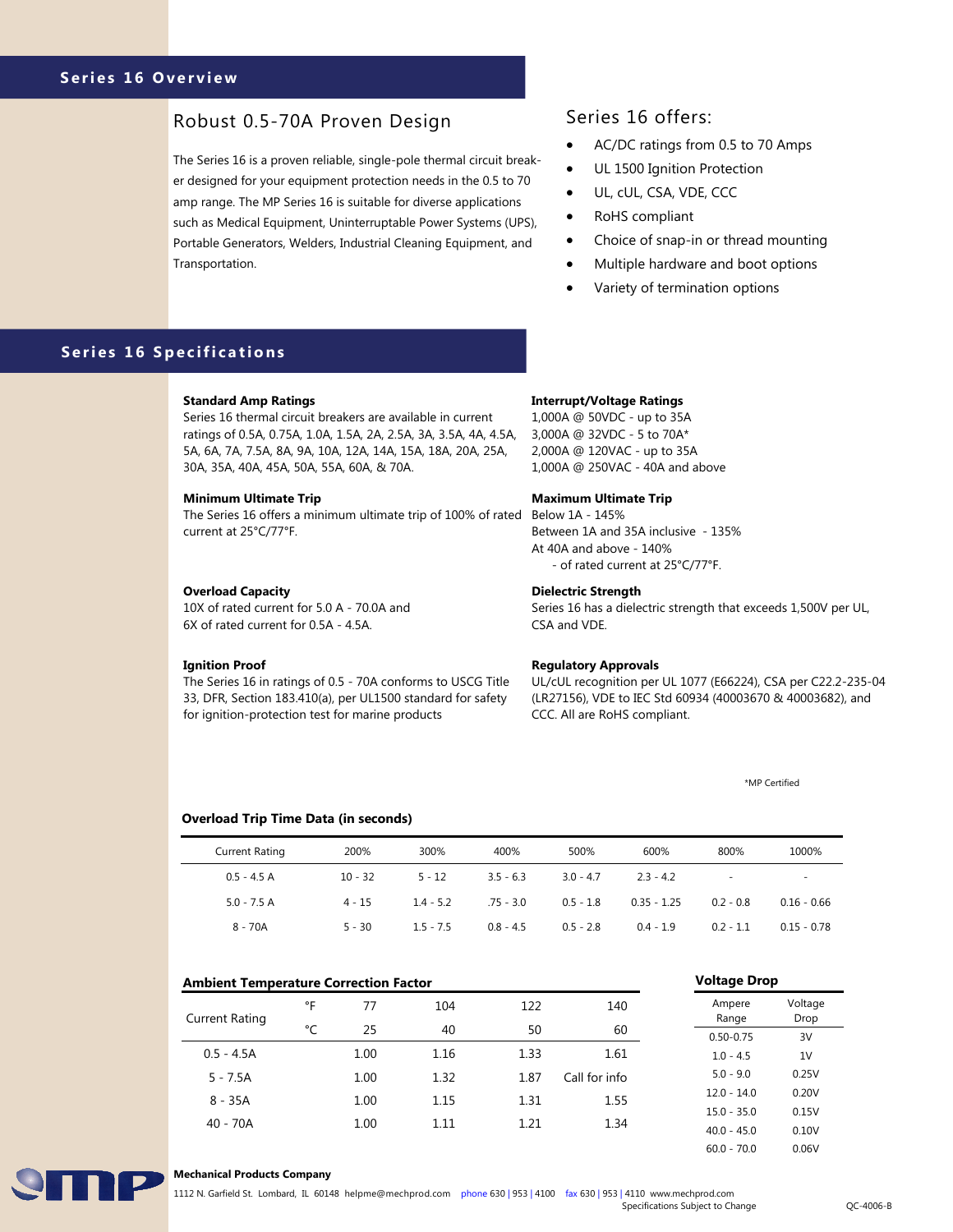# **Series 16 Operating Characteristics**



**MP16** 

40 - 70 Amp

800

1000



Trip curves presented here are based on typical samples and are for reference. Please consult the factory for more specific application information.

Trip curves are specified at 25°c / 77°F

### **Series 16 Physical Configuration**

**Case Sizes**

 $140$ 

1000

100

 $10$ 

 $1.0$ 

 $0.1$  $\overline{O}$ 100 200

TRIP TIME IN SECONDS

(See Part Numbering Guide)

400

600

PERCENT OF RATED CURRENT (at 25°C)









#### **Mechanical Products Company**

1112 N. Garfield St. Lombard, IL 60148 helpme@mechprod.com phone 630 | 953 | 4100 fax 630 | 953 | 4110 www.mechprod.com Specifications Subject to Change CC-4006-B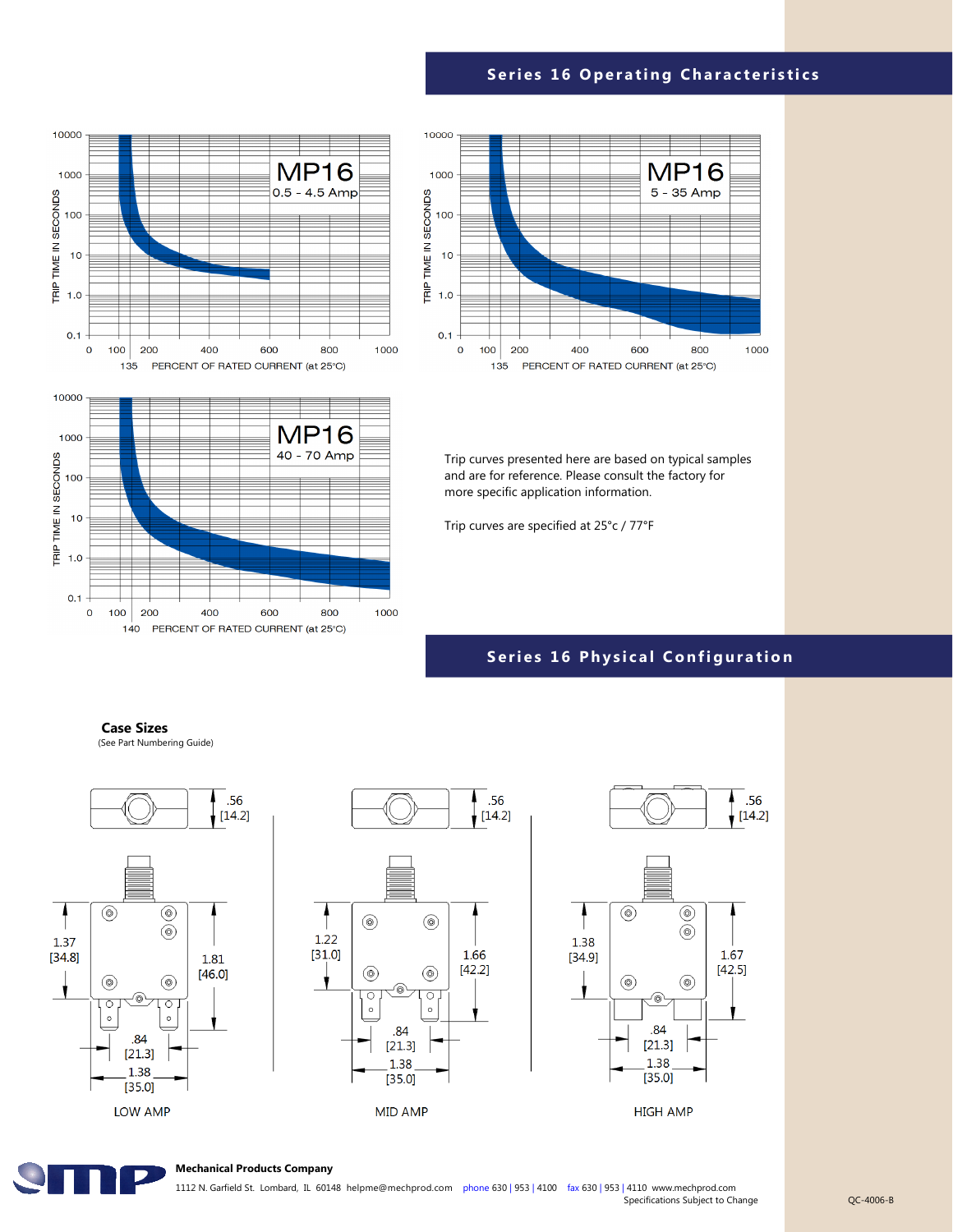# **Series 16 Physical Configuration**

### **Bushing Options**

#### All dimensions in inches. (mm)

(See Part Numbering Guide)



(See Part Numbering Guide)





#6-32 or #8-32 threaded, bent



.250x.32 QC straight, #6-32 or #8-32, bent

- For VDE approved screw terminal devices, the use of ring or "U" shaped wire connectors is required

#10-32 threaded, bent

 $(1648$  only)





#### **Mechanical Products Company**

1112 N. Garfield St. Lombard, IL 60148 helpme@mechprod.com phone 630 | 953 | 4100 fax 630 | 953 | 4110 www.mechprod.com Specifications Subject to Change **CO-4006-B**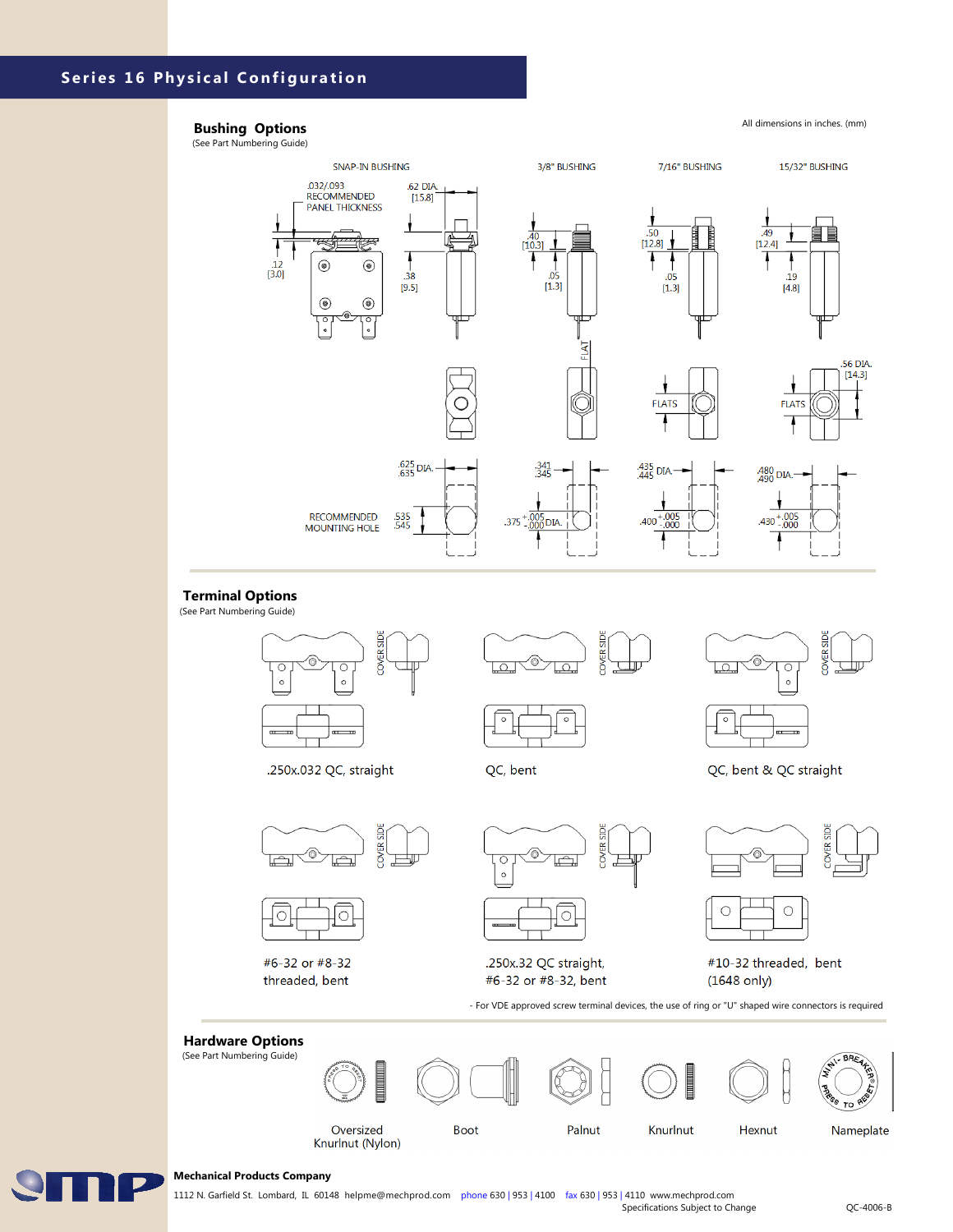# **Low Amp 0.5-4.5**

ſ



| <b>1601 Model Variation Codes</b> |                         |                                           |                         |  |
|-----------------------------------|-------------------------|-------------------------------------------|-------------------------|--|
| <b>Model</b><br>Code              | <b>Bushing Mounting</b> | <b>Button / Amp</b><br><b>Stamp Color</b> | <b>Terminal Type</b>    |  |
| 1601-001                          |                         | White / None                              | 0.250" quick connect    |  |
| 1601-015                          |                         |                                           |                         |  |
| 1601-065                          | 7/16"-28 Diecast        | White / Black                             | #6-32 threaded, bent 90 |  |
| 1601-073                          |                         | White / Red                               |                         |  |
| 1601-067                          |                         |                                           | 0.250" quick connect    |  |
| $1601 - 251$ <sup>1</sup>         | Snap-In Black           | White / None                              |                         |  |

|      | <b>Amp Rating</b> |
|------|-------------------|
| Code | Amps              |
| 050  | 0.5               |
| 075  | 0.75              |
| 100  | 1.0               |
| 200  | 2.0               |
| 250  | 2.5               |
| 300  | 3.0               |
| 350  | 3.5               |
| 400  | 4.0               |
| 450  | 4.5               |

|                | 7/16"-28 Hardware                                             |
|----------------|---------------------------------------------------------------|
| Code           | <b>Hardware Configurations</b>                                |
| 00             | No Hardware                                                   |
| 06             | Hexnut                                                        |
| 07             | Knurlnut/Palnut/Nameplate                                     |
| 11             | Knurlnut (aluminum)                                           |
| 15             | Knurlnut/Palnut                                               |
| 18             | Hexnut/Hexnut/Nameplate                                       |
| 23             | Hexnut/Hexnut                                                 |
| 32             | Knurlnut / Hexnut / Lockwasher                                |
| A <sub>0</sub> | Knurlnut/Hexnut<br>(2) #6 Terminal Screws & Washers           |
| A <sub>1</sub> | Knurlnut/Hexnut/Nameplate<br>(2) #6 Terminal Screws & Washers |
| <b>B4</b>      | Protective Rubber Boot/Palnut                                 |

XX = Unspecified

| 3/8"-27 Hardware |                                                               |  |
|------------------|---------------------------------------------------------------|--|
| Code             | <b>Hardware Configurations</b>                                |  |
| 00               | No Hardware                                                   |  |
| 44               | Hexnut                                                        |  |
| 50               | Knurlnut/Palnut/Nameplate                                     |  |
| 51               | Knurlnut/Palnut                                               |  |
| 54               | Hexnut/Hexnut                                                 |  |
| 75               | Hexnut/Hexnut/Nameplate                                       |  |
| 79               | Knurlnut (aluminum)                                           |  |
| 97               | Knurlnut (black nylon) / Lockwasher                           |  |
| A <sub>4</sub>   | Knurlnut/Hexnut<br>(2) #6 Terminal Screws & Washers           |  |
| A <sub>5</sub>   | Knurlnut/Hexnut/Nameplate<br>(2) #6 Terminal Screws & Washers |  |
| D <sub>3</sub>   | Knurlnut (black nylon)                                        |  |
| F <sub>4</sub>   | (2) Knurlnuts / Lockwasher                                    |  |

Popular configurations are listed. If the variation you are looking for is not found, contact the factory for assistance. MP has over 2,000 variations and custom requirements is our specialty - electrical, mechanical, environmental and agency approval capabilities.

**1681 Model Variation Codes Model Code Bushing Mounting Button / Amp Terminal Type** 1681-001 3/8"-27 Nylon White / None 0.250" quick connect 1681-015 | <sub>2/8"</sub> 27 Nylon White / Black 1681-111 **Archarged 1681-111 Example 1681-111 #6-32 threaded, bent 90** White / None 1681-254<sup>1</sup> 20.250" quick connect

All models are UL, CSA, & CCC,  $^1$ includes IEC



• For More Information visit [www.mechprod.com/MP Prop 65](https://www.mechprod.com/hubfs/Technical/MP%20Prop65%20Brief.pdf)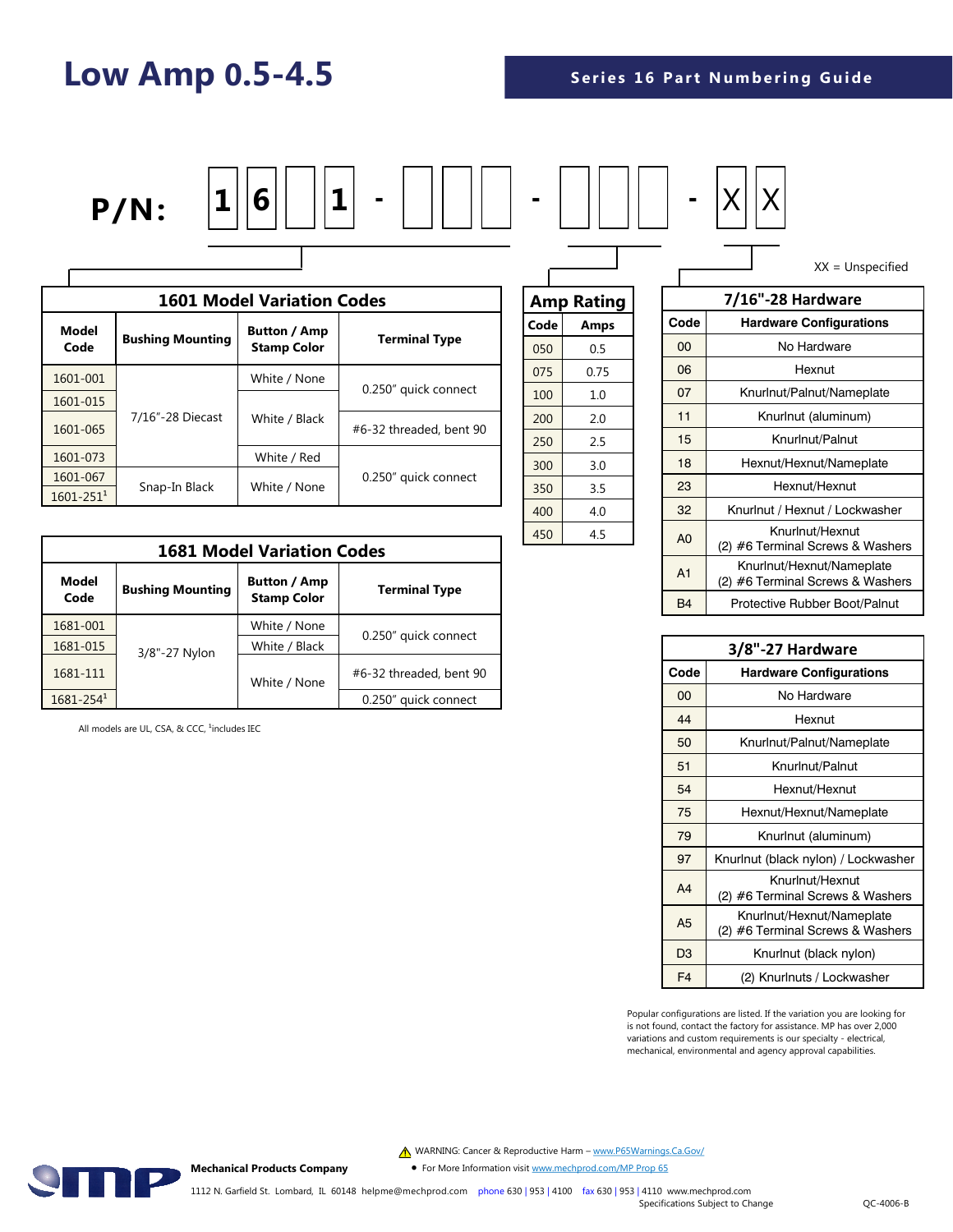# **Mid Amp 5 to 35A**







XX = Unspecified

|                           | <b>1600 Model Variation Codes</b> |                         |                                           |                                                            |  |
|---------------------------|-----------------------------------|-------------------------|-------------------------------------------|------------------------------------------------------------|--|
| Model Code                |                                   | <b>Bushing Mounting</b> | <b>Button / Amp</b><br><b>Stamp Color</b> | <b>Terminal Type</b>                                       |  |
| 1600-001                  |                                   |                         | White / None                              |                                                            |  |
| 1600-037                  |                                   |                         | White / Black                             | 0.250" quick connect                                       |  |
| 1600-055                  |                                   |                         | White / None                              | #6-32 threaded, bent 90                                    |  |
| 1600-082                  |                                   | 7/16"-28 Diecast        | White / Black                             |                                                            |  |
| 1600-180                  |                                   |                         | White / None                              | 0.250" quick connect, bent 90                              |  |
| 1600-235                  |                                   |                         |                                           | $(1)$ #8-32 threaded, bent 90*<br>(1) 0.250" quick connect |  |
| 1600-007                  |                                   |                         | White / None                              |                                                            |  |
| 1600-107                  |                                   | 15/32"-32 Diecast       | White / Black                             | 0.250" quick connect                                       |  |
| 1600-111                  |                                   |                         |                                           | #6-32 threaded, bent 90*                                   |  |
| 1600-144                  |                                   |                         |                                           | 0.250" quick connect                                       |  |
| 1600-175                  |                                   |                         | White / None                              | #8-32 threaded, bent 90                                    |  |
| $1600 - 254$ <sup>1</sup> |                                   | Snap-In Black           |                                           |                                                            |  |
| $1600 - 2551$             |                                   |                         | White / Black                             | 0.250" quick connect                                       |  |
| $1600 - 2631$             |                                   |                         | White / None                              | 0.250" quick connect,<br>bent 90 away from case            |  |

| <b>1680 Model Variation Codes</b> |                         |                                           |                               |  |
|-----------------------------------|-------------------------|-------------------------------------------|-------------------------------|--|
| Model Code                        | <b>Bushing Mounting</b> | <b>Button / Amp</b><br><b>Stamp Color</b> | <b>Terminal Type</b>          |  |
| 1680-001                          |                         | White / None                              |                               |  |
| 1680-037                          |                         | White / Black                             | 0.250" quick connect          |  |
| 1680-055                          |                         | White / None                              |                               |  |
| 1680-082                          |                         | White / Black                             | #6-32 threaded, bent 90       |  |
| 1680-217                          |                         |                                           | 0.250" quick connect          |  |
| 1680-219                          | 3/8"-27 Nylon           | Black / None**                            | #8-32 threaded, bent 90       |  |
| 1680-228                          |                         | Black / None                              |                               |  |
| $1680 - 2521$                     |                         | White / None                              | 0.250" quick connect          |  |
| $1680 - 2531$                     |                         |                                           |                               |  |
| 1680-271                          |                         | White / Black                             | 0.250" quick connect, bent 90 |  |

All models are UL, CSA, & CCC, <sup>1</sup>includes IEC

\*Terminal Hardware Included \*\*With white trip indicator

| <b>Amp Rating</b> |      |  |  |
|-------------------|------|--|--|
| Code              | Amps |  |  |
| 050               | 5.0  |  |  |
| 060               | 6.0  |  |  |
| 070               | 7.0  |  |  |
| 075               | 7.5  |  |  |
| 080               | 8.0  |  |  |
| 090               | 9.0  |  |  |
| 100               | 10.0 |  |  |
| 120               | 12.0 |  |  |
| 140               | 14.0 |  |  |
| 150               | 15.0 |  |  |
| 180               | 18.0 |  |  |
| 200               | 20.0 |  |  |
| 250               | 25.0 |  |  |
| 300               | 30.0 |  |  |
| 350               | 35.0 |  |  |

|                | 7/16"-28 Hardware                                             |
|----------------|---------------------------------------------------------------|
| Code           | <b>Hardware Configurations</b>                                |
| 00             | No Hardware                                                   |
| 06             | Hexnut                                                        |
| 07             | Knurlnut/Palnut/Nameplate                                     |
| 11             | Knurlnut (aluminum)                                           |
| 15             | Knurlnut/Palnut                                               |
| 18             | Hexnut/Hexnut/Nameplate                                       |
| 23             | Hexnut/Hexnut                                                 |
| 32             | Knurlnut / Hexnut / Lockwasher                                |
| A <sub>1</sub> | Knurlnut/Hexnut/Nameplate<br>(2) #6 Terminal Screws & Washers |
| A2             | Knurlnut/Palnut<br>(2) #6 Terminal Screws & Washers           |
| <b>B4</b>      | Protective Rubber Boot/Palnut                                 |

| 3/8"-27 Hardware |                                                                            |  |
|------------------|----------------------------------------------------------------------------|--|
| Code             | <b>Hardware Configurations</b>                                             |  |
| 00               | No Hardware                                                                |  |
| 44               | Hexnut                                                                     |  |
| 50               | Knurlnut/Palnut/Nameplate                                                  |  |
| 51               | Knurlnut/Palnut                                                            |  |
| 54               | Hexnut/Hexnut                                                              |  |
| 75               | Hexnut/Hexnut/Nameplate                                                    |  |
| 79               | Knurlnut (aluminum)                                                        |  |
| 97               | Knurlnut (black nylon) / Lockwasher                                        |  |
| A <sub>5</sub>   | Knurlnut/Hexnut/Nameplate<br>(2) #6 Terminal Screws & Washers              |  |
| A <sub>9</sub>   | Knurlnut / Lockwasher<br>(2) #8 Terminal Screws & washers.                 |  |
| B <sub>8</sub>   | Knurlnut (black nylon)/ Lockwasher<br>(2) #8 Terminal Screws & Lockwashers |  |
| D <sub>3</sub>   | Knurlnut (black nylon)                                                     |  |
| E2               | Knurlnut/Palnut<br>(2) #6 Terminal Screws & Washers                        |  |
| F <sub>4</sub>   | (2) Knurlnuts / Lockwasher                                                 |  |

Popular configurations are listed. If the variation you are looking for is not found, contact the factory for assistance. MP has over 2,000 variations and custom requirements is our specialty - electrical, mechanical, environmental and agency approval capabilities.

A WARNING: Cancer & Reproductive Harm - [www.P65Warnings.Ca.Gov/](http://www.P65Warnings.Ca.Gov)

• For More Information visit [www.mechprod.com/MP Prop 65](https://www.mechprod.com/hubfs/Technical/MP%20Prop65%20Brief.pdf)